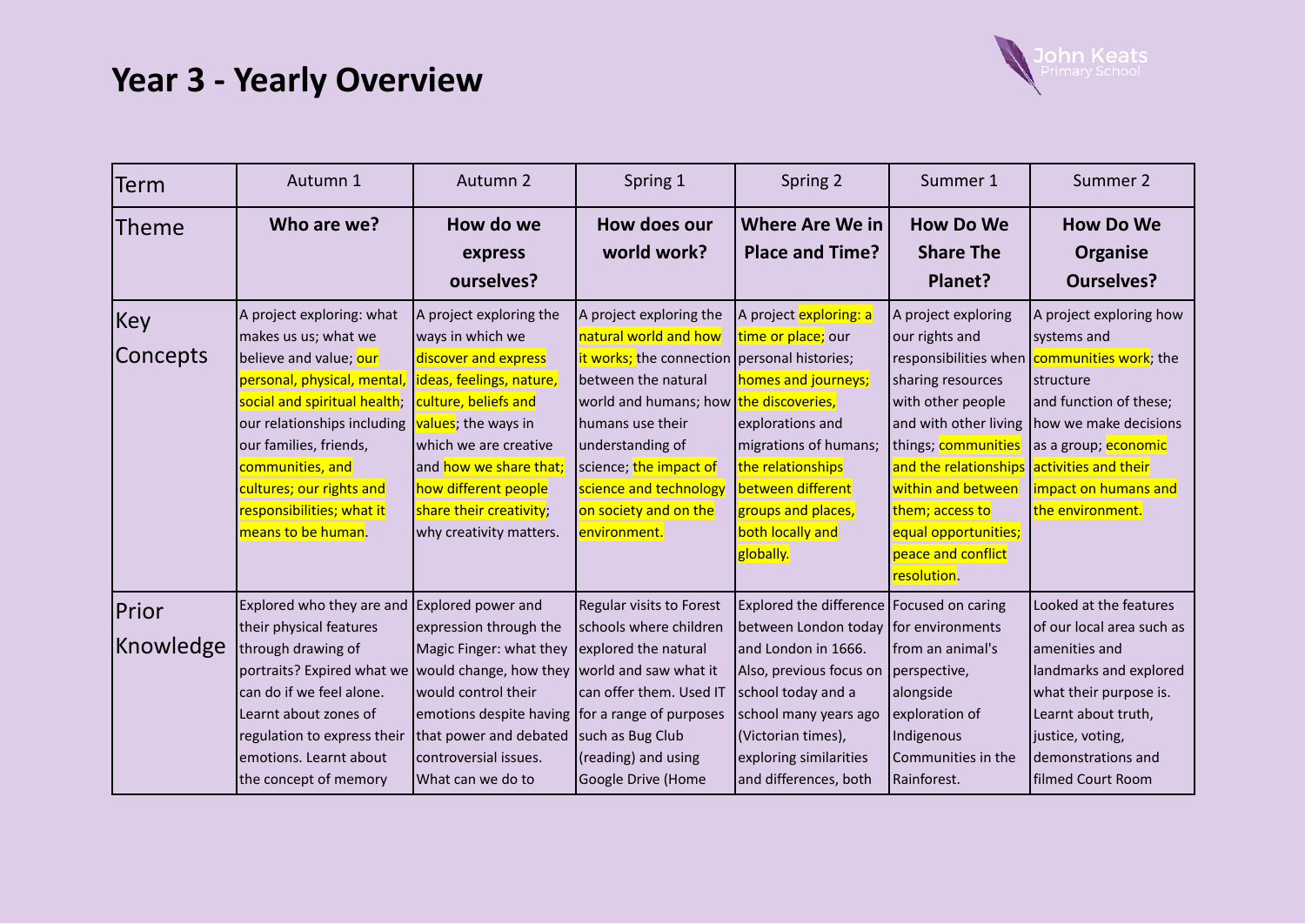

|                      | and the past. Discussed<br>identity the clothes they<br>like to wear and<br>cultural/heritage signifiers. deciding on one that we | improve our school?<br>Looked at different<br>areas of our school and<br>can improve.                                                                     | Schooling). Planting<br>trees and flowers.<br><b>I</b> Children to make and<br>distribute their<br>own-made fliers<br>regarding - Reduce,<br>Recycle and reuse<br><b>Well-Being Day</b> | in the context and<br>between toys that we<br>play with now and toys<br>that we played with<br>many years. Why are<br>these things different?<br>What has changed that<br>has enabled us to have<br>what we have today? | Looking at our local<br>area and the<br>different amenities<br>that London has to<br>offer. Exploring a<br>range of habitats. | scene.                                                                   |
|----------------------|-----------------------------------------------------------------------------------------------------------------------------------|-----------------------------------------------------------------------------------------------------------------------------------------------------------|-----------------------------------------------------------------------------------------------------------------------------------------------------------------------------------------|-------------------------------------------------------------------------------------------------------------------------------------------------------------------------------------------------------------------------|-------------------------------------------------------------------------------------------------------------------------------|--------------------------------------------------------------------------|
| Project              | What do we need to<br>survive?                                                                                                    | What makes a<br>good leader?                                                                                                                              | How do things<br>work?                                                                                                                                                                  | How have our<br>lives changed?                                                                                                                                                                                          | Why is our<br>community so<br>important?                                                                                      | Why should we<br>take care of our<br>environment?                        |
| <b>Texts</b>         | Lila and the Secret of Rain                                                                                                       | Julius Caesar                                                                                                                                             | Until I Met Dudley                                                                                                                                                                      | Stone Age Boy                                                                                                                                                                                                           | The Egyptian<br>Cinderella                                                                                                    | The Tin Forest                                                           |
| Key<br>Vocabulary    | Summit, drought, climate,<br>Alps, ridge, foothill,<br>treeline, snowline,<br>mountain range                                      | Leader, Romans,<br>betrayal, ambition,<br>deception, conspiracy,<br>dagger, ego,<br>premonition,                                                          | Invention, creativity,<br>forces, magnetism,<br>magnetic                                                                                                                                | Fossils, cave, fire, hunt,<br>archeologist,                                                                                                                                                                             | Egypt, hieroglyphics,<br>cycle, servant,<br>pharaoh, throne,<br>chariot,                                                      | Recycle, environment,<br>moonlight, exotic,<br>rustling, burying, ached. |
| Visitors/Vis<br>lits |                                                                                                                                   | Parliament Square<br>Gardens statues of<br>leaders- Possible 'Blue<br>plaque hunt' trip around<br>the local area.<br>Southwark Cathedral-<br>Mosaics & RE | Science museum,<br>Besson Street Gardens                                                                                                                                                | Outdoor learning- Fire<br>making                                                                                                                                                                                        | Natural history<br>Museum-Egyptians                                                                                           | Litter picking and<br>recylcing                                          |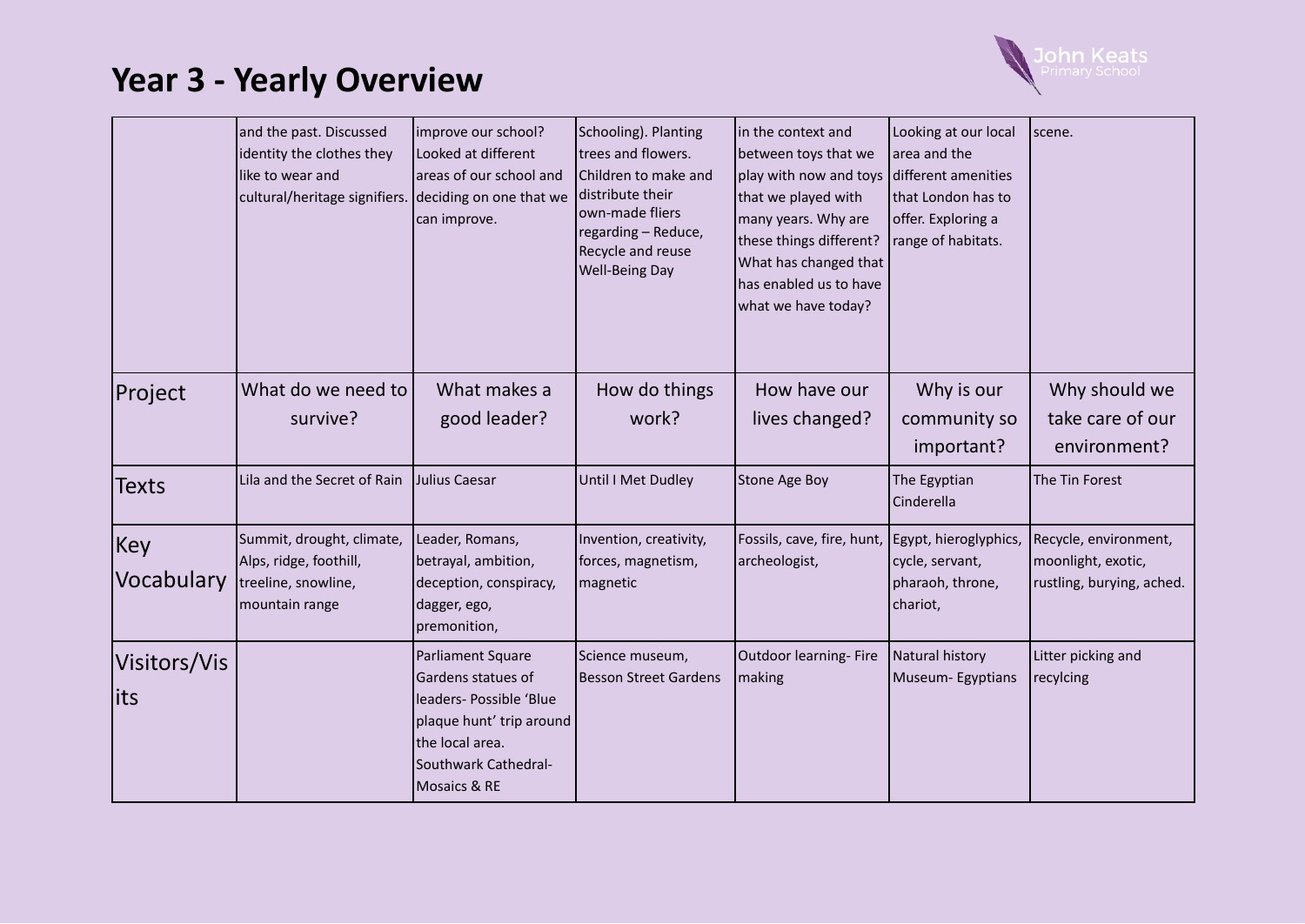

| Subject      | <b>English-</b> predictions,  | English- predictions,                   | English- creative         | English-Diaries,        | <b>English-</b> Biographies, <b>English-</b> persuasive |                                                 |
|--------------|-------------------------------|-----------------------------------------|---------------------------|-------------------------|---------------------------------------------------------|-------------------------------------------------|
|              | retelling of story, letter    | retelling, interviews,                  | writing, inventions. ICT- | instructions. History-  | news report, poetry.                                    | writing, posters,                               |
| <b>Focus</b> | writing, diary and poetry     | newspaper report,                       | technology animation,     | Stone age. Art- cave    | Art-Egyptian                                            | information leaflets.                           |
|              | linked to union of rights.    | persuasive writing.                     | Science-forces and        | paintings using natural | cartouche using clay.                                   | Science: sources of light,                      |
|              | Geography- To describe        | History - the Roman                     | magnets. D&T              | materials. Science-     | Printing                                                | shadows and reflections.                        |
|              | and understand key            | empire . Art- creating                  | Inventions. Geography-    | Rocks.                  | hieroglyphics.                                          | <b>Ecological movements</b>                     |
|              | aspects of physical           | shields and Roman                       | 8 points of a compass,    |                         | History-                                                | and environmentalism                            |
|              | geography, including          | mosaics, make a puppet use fieldwork to |                           |                         | achievements of the                                     | and information on                              |
|              | mountains and volcanoes.      | skeleton. Science-                      | observe, measure,         |                         | earliest civilization-                                  | recycling and                                   |
|              | <b>PSHE-</b> union of rights, | Functions of a skeleton,                | record and present.       |                         | Antient Egypt. ICT-                                     | environmental                                   |
|              | looking at our rights as      | How do different parts                  | Using a range of          |                         | News reports and                                        | movements. D&T-                                 |
|              | children. Science- To find    | of our bodies protect                   | methods, including        |                         | presentation.                                           | design and make                                 |
|              | out about and describe        | important organs? How                   | sketch maps, plans and    |                         | Science-explore the                                     | shadow puppets and                              |
|              | the basic needs of            | do other animals                        | graphs, and digital       |                         | requirements of                                         | theatres, design and                            |
|              | humans, for survival (air).   | protect themselves? R&                  | technologies.             |                         | plants for life and                                     | make their own 'tin                             |
|              | What we should eat to         | E- How do we express                    |                           |                         | growth (air, light,                                     | forests'. Art-Henri                             |
|              | stay healthy. Art & DT-       | ourselves through our                   |                           |                         |                                                         | water, nutrients from   Rousseau. PSHE- explore |
|              | Plan and make 3D              | cultures and beliefs?                   |                           |                         | soil, and room to                                       | loneliness, empathy and                         |
|              | mountain range. Planning      |                                         |                           |                         | grow) and how they                                      | caring for our                                  |
|              | a healthy meal from our 5     |                                         |                           |                         | vary from plant to                                      | environment and others.                         |
|              | food groups. ICT-             |                                         |                           |                         | plant. Growing and                                      | Geography-conduct a                             |
|              | Movement, 3D mountains        |                                         |                           |                         | planting our own                                        | local area study,                               |
|              | and Kenya. Presentations      |                                         |                           |                         | beans.                                                  | including the impact of                         |
|              | on a country of their         |                                         |                           |                         |                                                         | our environment.                                |
|              | choice (where they are        |                                         |                           |                         |                                                         |                                                 |
|              | from or somewhere they        |                                         |                           |                         |                                                         |                                                 |
|              | have been before).            |                                         |                           |                         |                                                         |                                                 |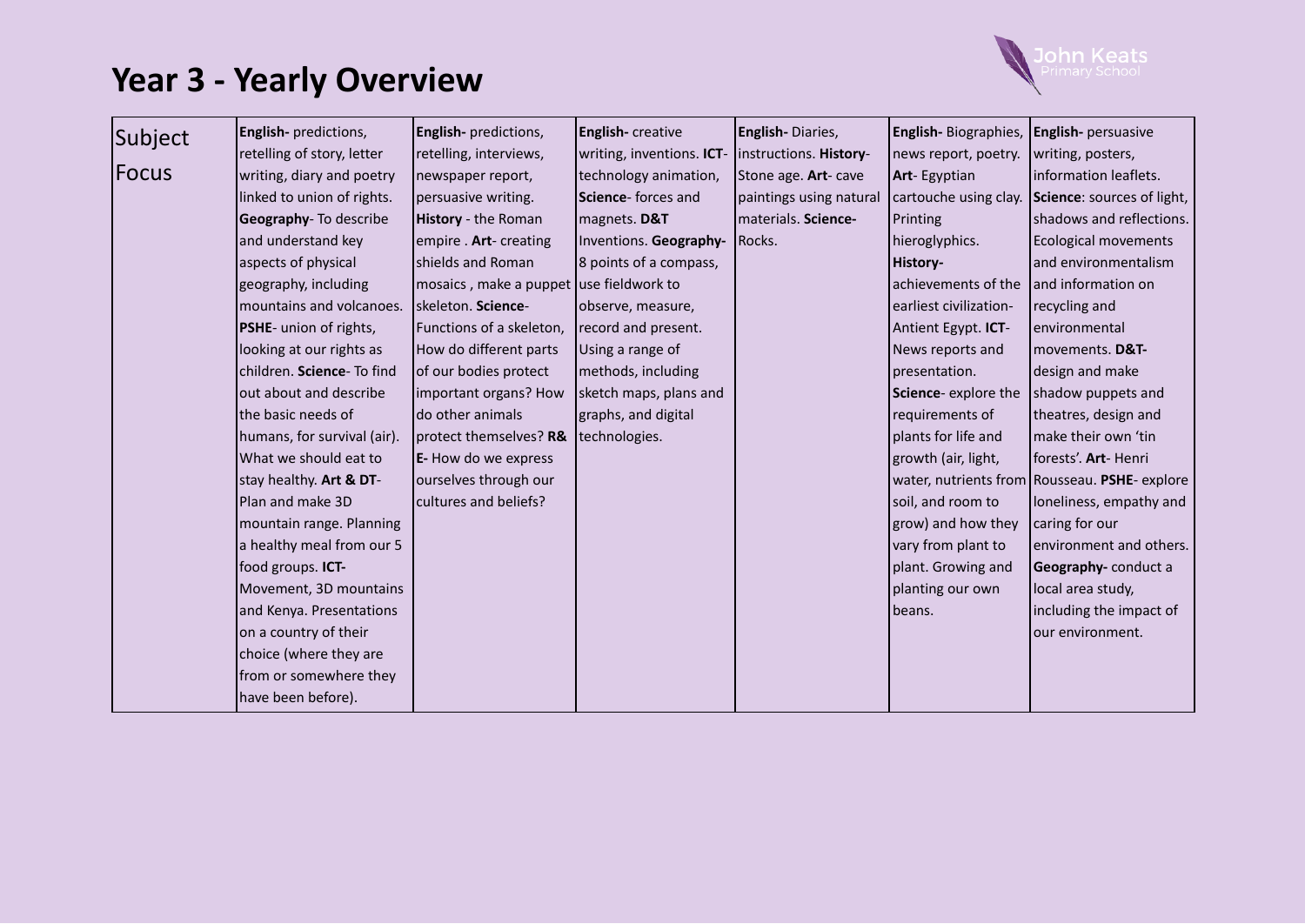

| Immersion         | VR experience of Kenya<br>and the highest<br>mountains. Creating our<br>very own 3D mountain<br>range of Mount Kenya | Make our own: Roman<br>tile mosaics, Roman<br>shields, Roman coins                                                                                                                                                                                                                                                          | What can you<br>build/invent using:<br>Lego, magnetic building<br>blocks, spaghetti and<br>marshmallows, plastic<br>cups, wood blocks | Making our very own<br>Stonehenge and Stone<br>age homes using<br>playdough, building<br>blocks and boxes.<br>Covering the home<br>with fabric to make<br>them waterproof. | Egyptian cartouche<br>using clay and<br>writing our names in<br>hieroglyphic | Using recycled materials<br>to create our very own<br>tin forest                      |
|-------------------|----------------------------------------------------------------------------------------------------------------------|-----------------------------------------------------------------------------------------------------------------------------------------------------------------------------------------------------------------------------------------------------------------------------------------------------------------------------|---------------------------------------------------------------------------------------------------------------------------------------|----------------------------------------------------------------------------------------------------------------------------------------------------------------------------|------------------------------------------------------------------------------|---------------------------------------------------------------------------------------|
| Events            |                                                                                                                      | Children researching<br>famous leaders and<br>creating a blue plaque<br>for their researched<br>leader. Children return<br>to create their own<br>statues of a chosen<br>leader and create<br>'talking statues' with<br>linked QR codes. Share<br>with parents/other<br>schools in the trust<br>Drama/poetry<br>performance | Children design and<br>make their own 3D<br>animation                                                                                 | Children research and<br>make their own cave<br>paintings using natural<br>materials                                                                                       |                                                                              | Children research,<br>design and make their<br>own shadow puppets<br>and tin forests. |
| Action/Exhibition | Exhibition of our 3D<br>mountain range.                                                                              | <b>Exhibition: Making</b><br>sculptures of famous<br>leaders using clay with<br>QR codes telling us who<br>they are, roman shields<br>and mosaics.                                                                                                                                                                          | <b>Exhibitions: animation</b><br>come to life                                                                                         | Exhibitions: cave<br>paintings,                                                                                                                                            | <b>Exhibition: Growing</b><br>beans, Egyptian<br>artwork.                    | Action- pick up rubbish<br>and recycle in our local<br>environment.                   |